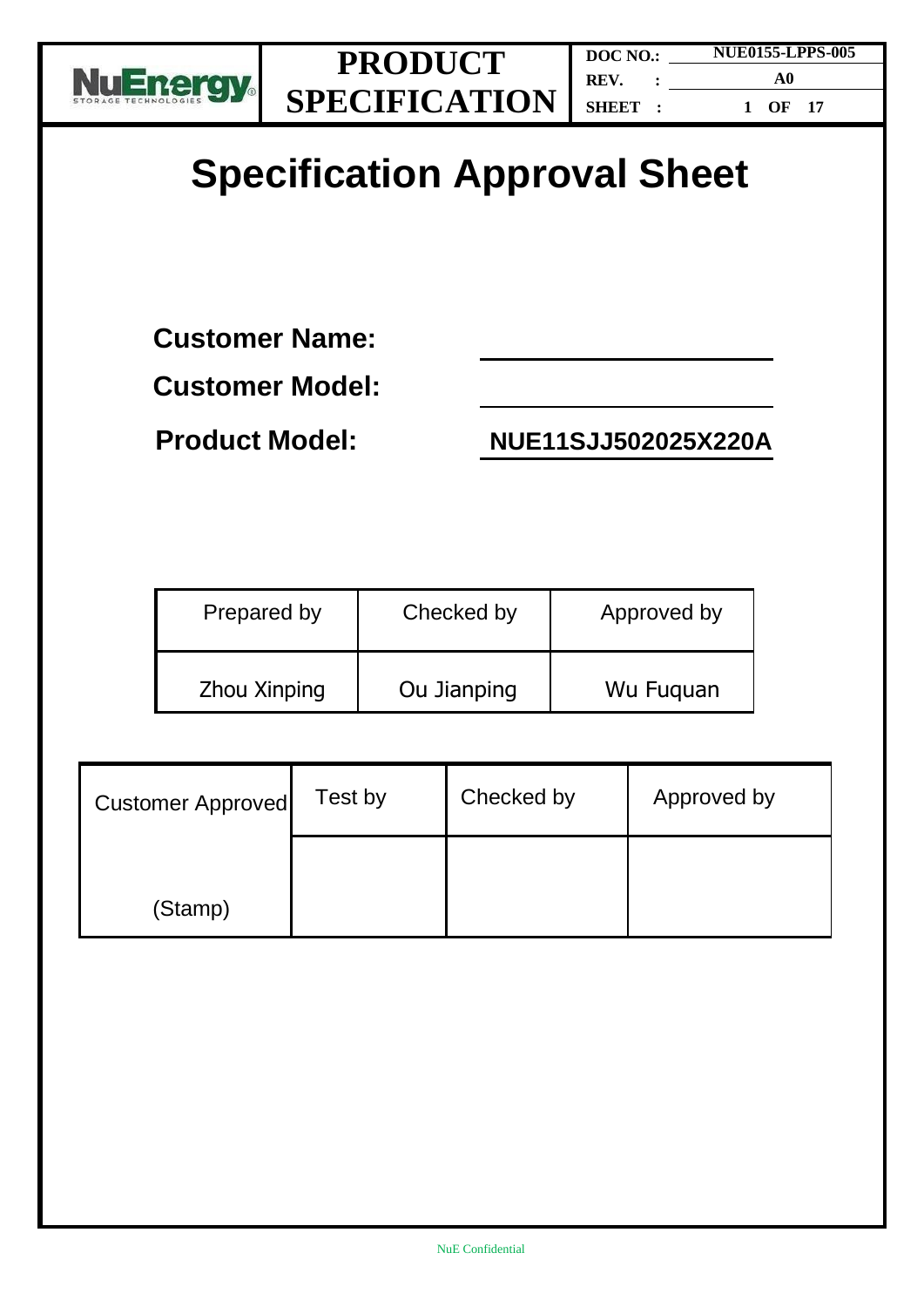



| DOC NO.: | <b>NUE0155-LPPS-005</b> |
|----------|-------------------------|
| REV.     | A0                      |
| SHEET :  | 2 OF 17                 |

**Revision History**

| <b>Revision</b> | <b>Description</b> | <b>Date</b> | <b>Approval</b> |
|-----------------|--------------------|-------------|-----------------|
|                 |                    |             |                 |
| A <sub>0</sub>  | New release        | 2017-02-27  | WF              |
|                 |                    |             |                 |
|                 |                    |             |                 |
|                 |                    |             |                 |
|                 |                    |             |                 |
|                 |                    |             |                 |
|                 |                    |             |                 |
|                 |                    |             |                 |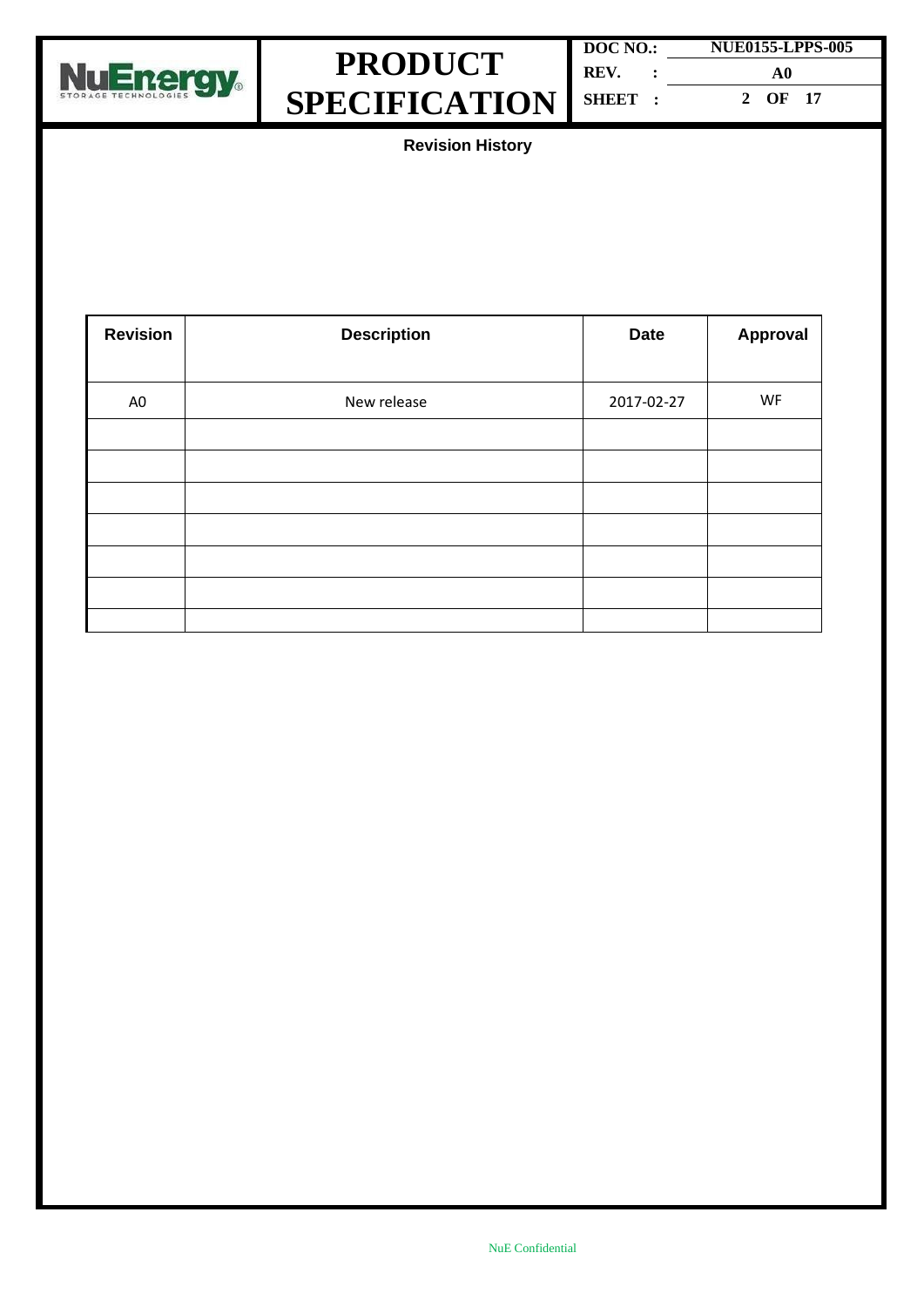

**DOC NO.: REV. : SHEET : NUE0155-LPPS-005 A0 3 OF 17**

### **Contents**

- 1. Scope
- 2. Product basic information
- 3. Battery Outline Drawing
- 4. Electrical characteristics
- 5. Condition adapting characteristics
- 6. Cell safety performance
- 7. Battery safety performance
- 8. Others
- 9. Testing requirements
- 10. Electrical Characteristics
- 11. Cell
- 12. Electric Protect Features
- 13. Schematic circuit diagram
- 14. PCB Parts List BOM
- 15. Packaging

16. Battery Precautions and Safety Instructions

Customer Inquiry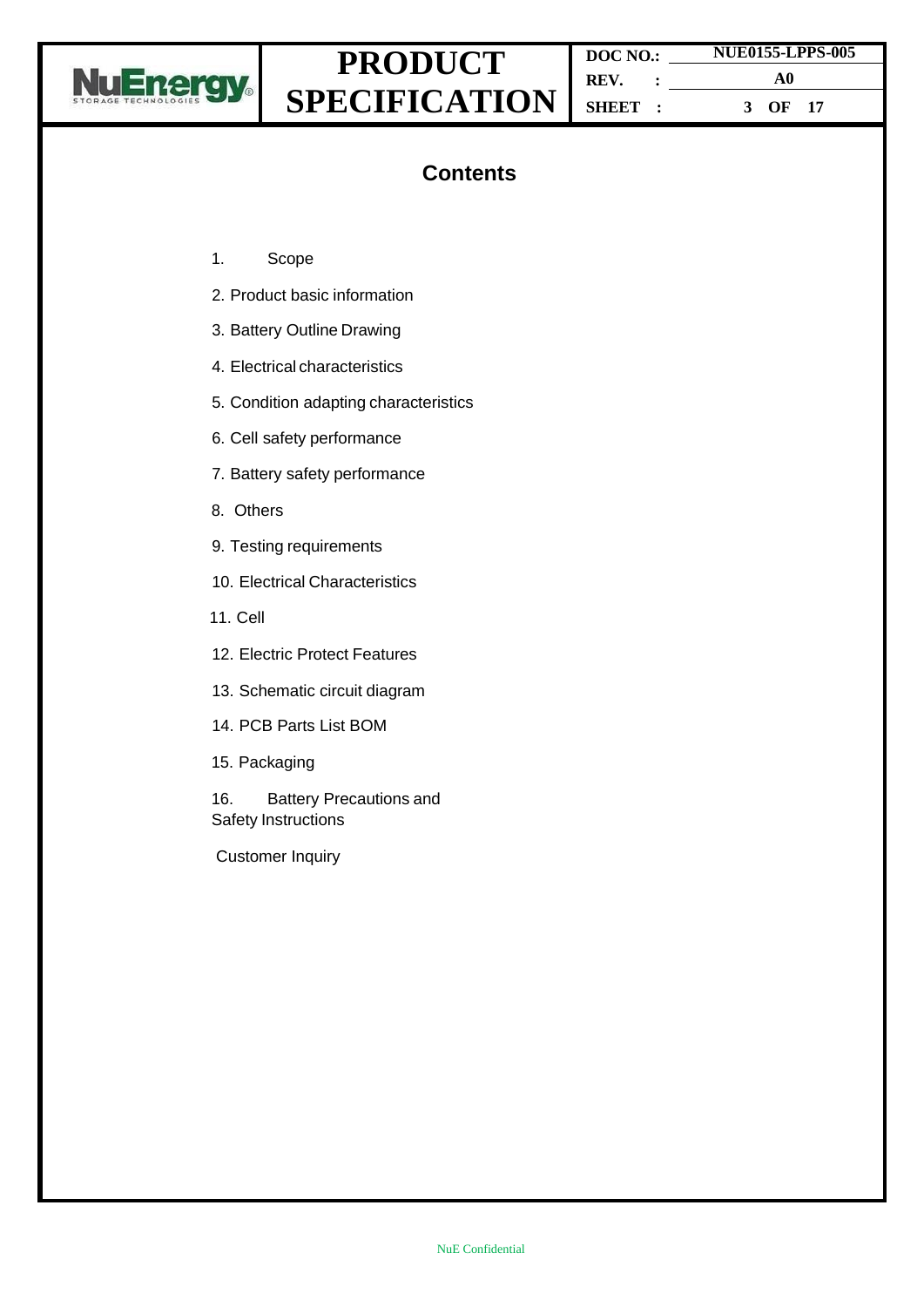

| DOC NO. |  | <b>NUE0155-LPPS-005</b> |  |
|---------|--|-------------------------|--|
| REV.    |  | A0                      |  |
| SHEET : |  | $OF$ 17<br>4            |  |

#### **1. Scope**

The specification shall be applied to Lithium-ion Polymer (LIP) rechargeable battery pack which is provided by NuEnergy Storage Technologies.

#### **Reference standard**

GB/T 18287-2013IEC/EN61960UL1642

#### **2. Product basic information**

| <b>Items</b>                            | <b>Parameter</b>                                            |                         |  |
|-----------------------------------------|-------------------------------------------------------------|-------------------------|--|
| Battery model                           | 502025                                                      |                         |  |
| Design scheme                           | S-8261DAA-M6T1U +8205A+10K NTC                              |                         |  |
| Nominal voltage                         | 3.7V                                                        |                         |  |
| Minimum capacity                        | 220mAh (0.2C discharge)                                     |                         |  |
| <b>Typical capacity</b>                 | 250mAh (0.2C discharge)                                     |                         |  |
| Charging voltage                        | 4.2V                                                        |                         |  |
| Discharging cut-off voltage             | 3.0V                                                        |                         |  |
| Standard charging                       | 0.2C /4.2V                                                  |                         |  |
| Max charging                            | 1.0C /4.2V                                                  |                         |  |
| Standard discharging                    | 0.2C/3.0V                                                   |                         |  |
| Max discharging                         | 1.0C/3.0V                                                   |                         |  |
| Weight                                  | Appr. 4.2g                                                  |                         |  |
| Shipment voltage                        | $≥3.90V$                                                    |                         |  |
| Battery pack impedance                  | ≤260mΩ                                                      |                         |  |
| Operating temperature                   | Charging:<br>$0^{\circ}$ C ~ 45 $^{\circ}$ C                |                         |  |
|                                         | Discharging: -20°C ~60°C                                    |                         |  |
| Storage (At 50% SOC and specified temp, | $-10^{\circ}$ C $-25^{\circ}$ C                             | (12 months, ≥85%)       |  |
| recoverable capacity in % vs time.)     | -10 $\degree$ C ~45 $\degree$ C                             | (6 months,<br>≥85%      |  |
|                                         | -10 $\textdegree$ C~55 $\textdegree$ C                      | $≥90%$ )<br>$(1$ month, |  |
|                                         | 20±5°C is the recommended storage temperature               |                         |  |
|                                         | There should not be any remarkable scratches, cracks, bolts |                         |  |
|                                         | cauterization, deformations, swelling, leakage and so on, o |                         |  |
| Visual Inspection                       | the surface of the cell.                                    |                         |  |
|                                         |                                                             |                         |  |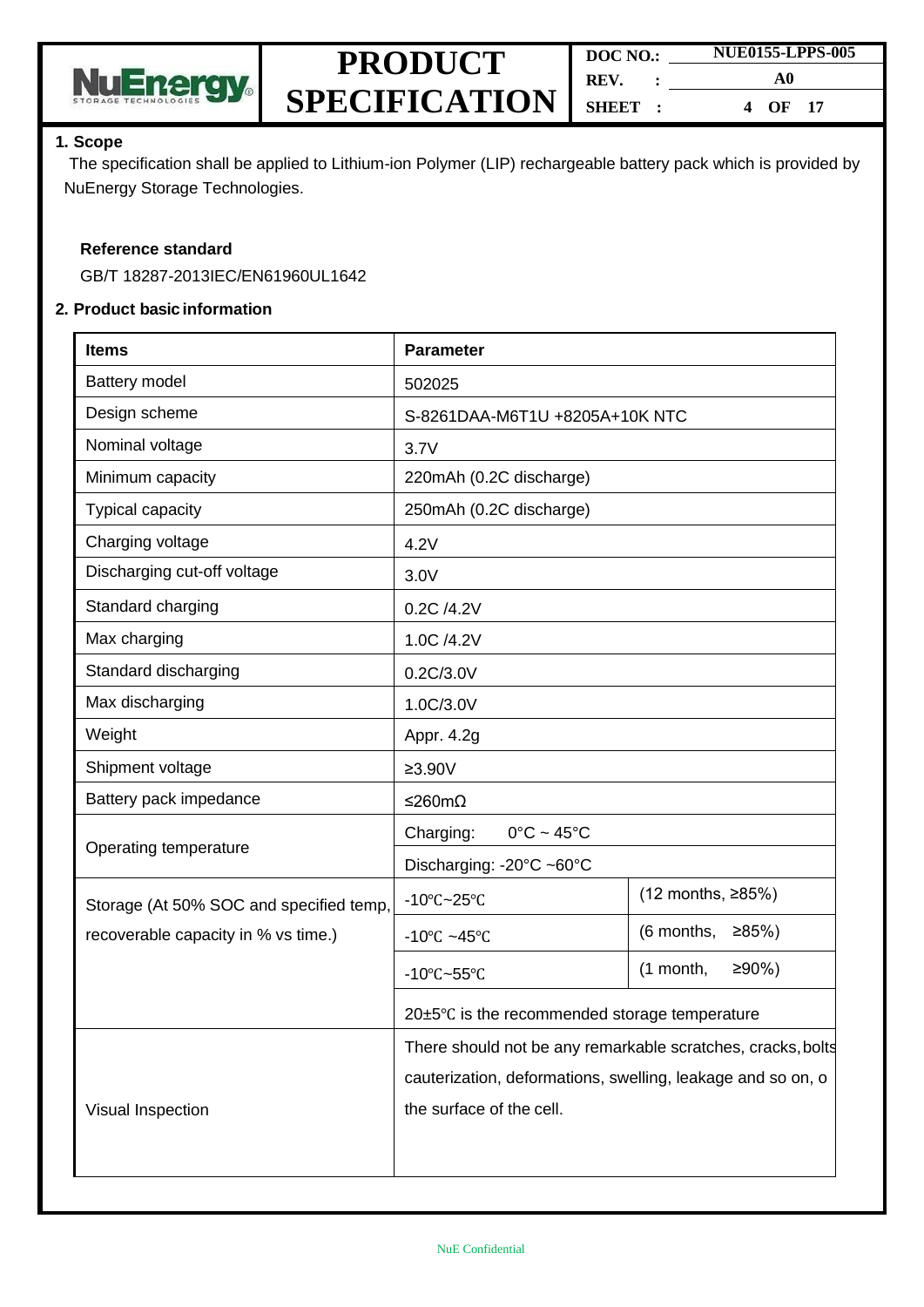



| <b>BOM (Bill of Materials)</b> |                      |                       |     |               |  |
|--------------------------------|----------------------|-----------------------|-----|---------------|--|
| NO.                            | <b>Material Name</b> | Specification         | Qty | <b>Remark</b> |  |
|                                | Cell                 | 502025/220mAh/3.7V    |     | <b>RoHS</b>   |  |
| 2                              | Protection board     | PCB1640-11            |     | <b>RoHS</b>   |  |
|                                |                      | Red Wire UL1571#30    |     | <b>RoHS</b>   |  |
| Wire<br>3                      |                      | Yellow Wire UL1571#30 |     | <b>RoHS</b>   |  |
|                                |                      | Black Wire UL1571#30  |     | <b>RoHS</b>   |  |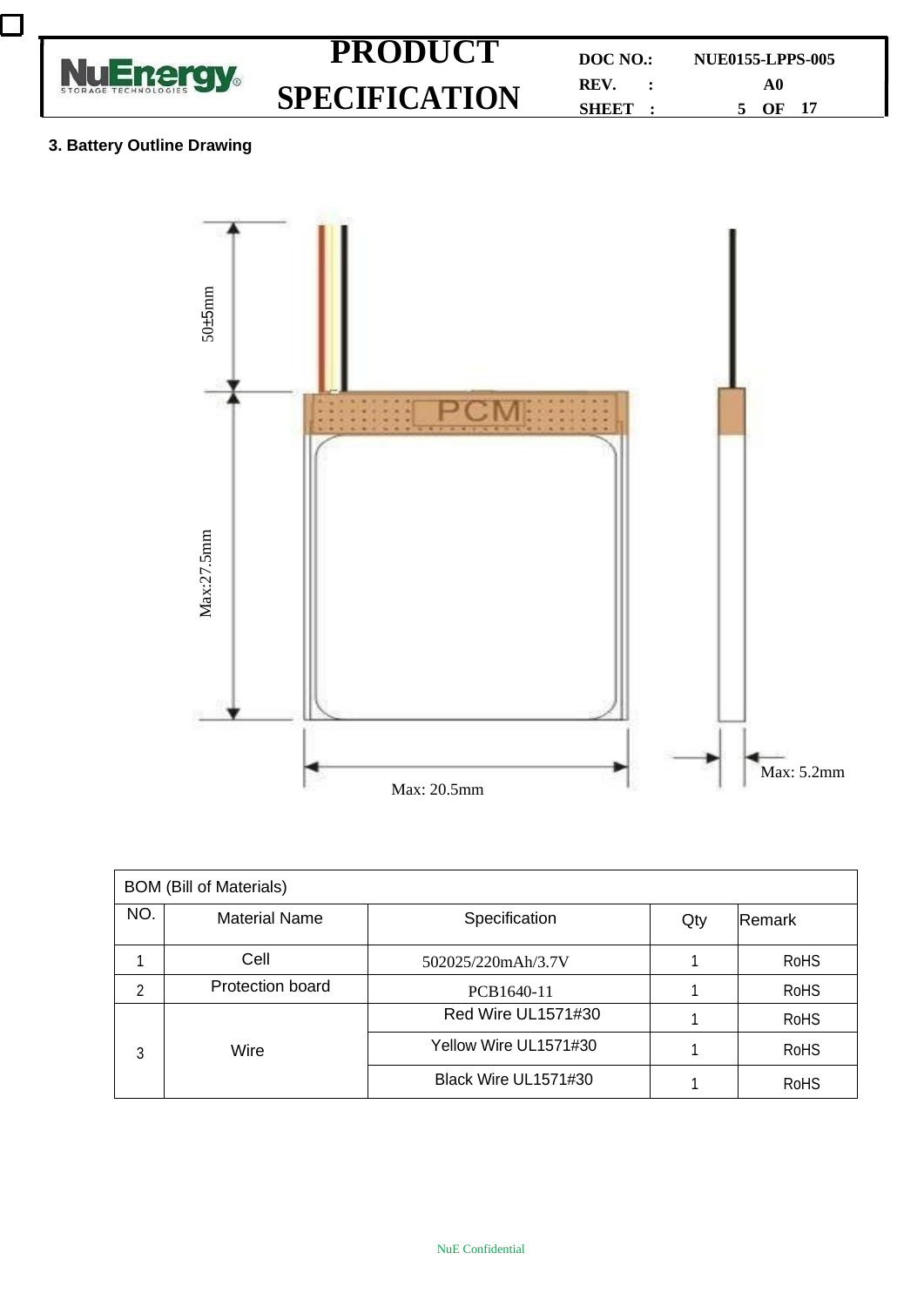

**DOC NO.: REV. : NUE0155-LPPS-005 A0**

**SHEET :**

**6 OF 17**

#### 4. **Electrical characteristics**

| No.            | <b>Items</b>                                                                                                                                                                                                                      | <b>Test Method</b>                                                                                                                                                     | <b>Criteria</b> |  |  |  |
|----------------|-----------------------------------------------------------------------------------------------------------------------------------------------------------------------------------------------------------------------------------|------------------------------------------------------------------------------------------------------------------------------------------------------------------------|-----------------|--|--|--|
| 1              | <b>Standard Charge</b>                                                                                                                                                                                                            | Charging the cell initially with constant current at 0.2C<br>and then with constant voltage at 4.2V till charge current<br>declines to 0.02C.                          | N/A             |  |  |  |
| $\overline{2}$ | <b>Minimal Capacity</b>                                                                                                                                                                                                           | The capacity means the discharge capacity of the cell,<br>which is measured with discharge current of 0.2C with<br>3.0V cut-off voltage after the standard charge.     | $\geq$ 20mAh    |  |  |  |
| 3              | Charge/Discharge<br>Cycle                                                                                                                                                                                                         | The capacity on 0.2C discharge shall be measured after<br>500 cycles of 0.2C charge and discharge at 23±2°C.                                                           | Capacity≥80%    |  |  |  |
| 4              | Retention<br>Capability                                                                                                                                                                                                           | After full charging, storing the battery 28 days with 20 $\pm$<br>5°C condition, and then staying 1 hours with discharge<br>current of 0.2C till 3.0V cut-off voltage. | Capacity≥85%    |  |  |  |
|                | $X$ Typical capacity<br>The capacity means the average discharge capacity of the cell, which is measured with discharge<br>current of 0.2C with 3.0V cut-off voltage after the standard charge at 23±2°C environment temperature, |                                                                                                                                                                        |                 |  |  |  |

unit: mAh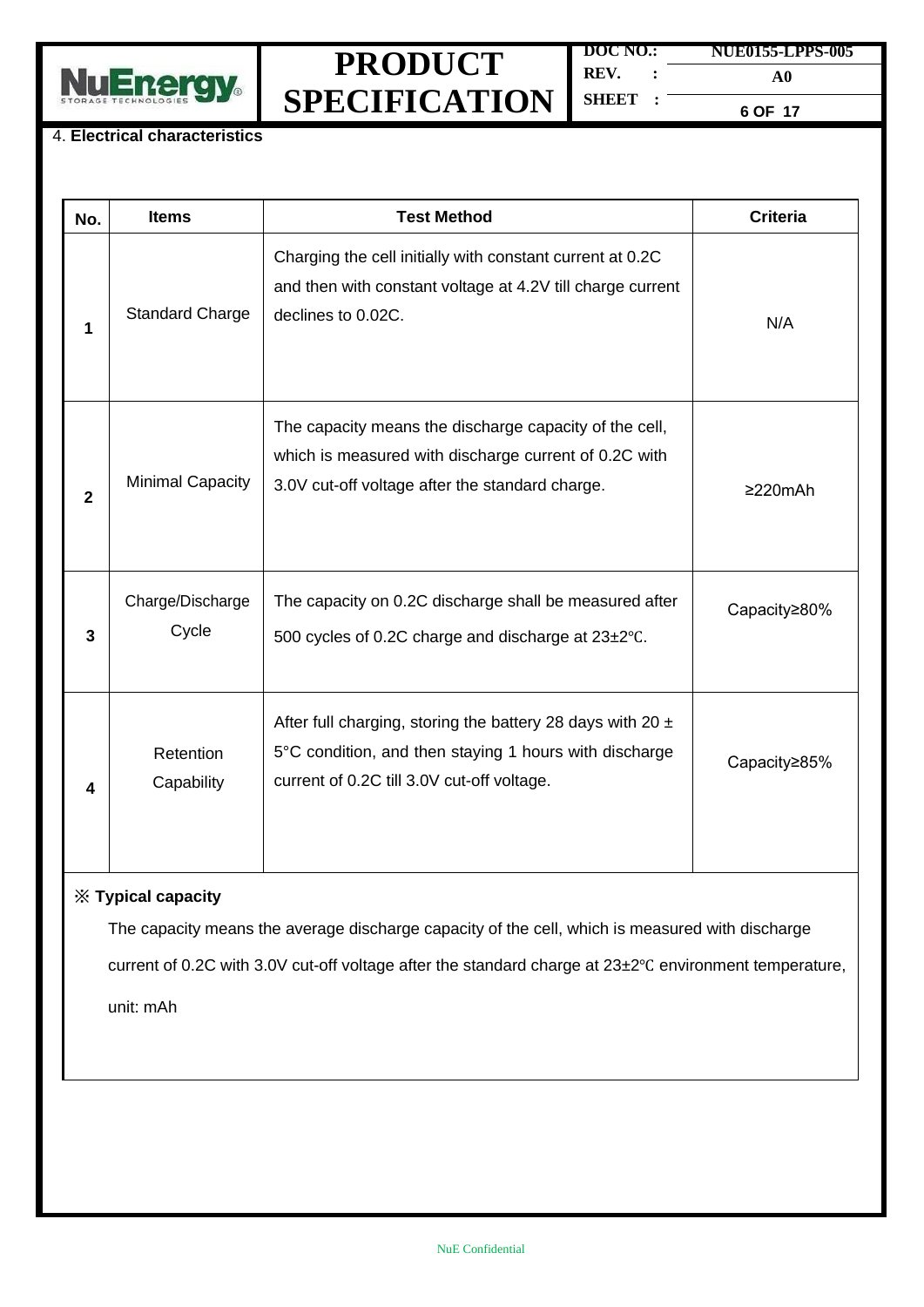

| DOC NO. |  | <b>NUE0155-LPPS-005</b> |  |
|---------|--|-------------------------|--|
| REV.    |  | A0                      |  |
| SHEET : |  | 7 OF<br>17              |  |

#### **5. Condition adapting characteristics**

| No. | <b>Items</b>                                | <b>Test Method</b>                                                                                                                                                                                                                                             | <b>Criteria</b>                                                                                                                          |
|-----|---------------------------------------------|----------------------------------------------------------------------------------------------------------------------------------------------------------------------------------------------------------------------------------------------------------------|------------------------------------------------------------------------------------------------------------------------------------------|
| 1   | Constant<br>temperature<br>and Humidity     | After standard charging,<br>put cell into the box that the<br>temperature is $40\pm2^{\circ}$ C and the<br>humidity ranges<br>between 9095% for 48 hours, then put it at 23±2°C for 2<br>hours, then discharge with current of 0.2C to the cut-off<br>voltage. | No distortion, no rust, no<br>leakage, no venting, no<br>rupture, no fire, no<br>explosion, the discharge<br>time is not less than 3hrs. |
| 2   | <b>High Temperature</b><br>Performance Test | After full charging, put the cell into box with high<br>temperature of $55^{\circ}$ C $\pm$ 2°C for 2h, then discharge with<br>current of 1.0C to the cut-off voltage.                                                                                         | No distortion, no rupture, no<br>fire, no smoke or leakage<br>Discharge time≥51min                                                       |
| 3   | Low Temperature<br>Performance Test         | After full charging, put the cell into box with low<br>temperature of $-10\pm2\degree$ C for $16\sim24h$ , then discharge with<br>current of 0.2C to the cut-off voltage.                                                                                      | No distortion, no rupture, no<br>fire, smoke or leakage<br>Discharge time≥3h                                                             |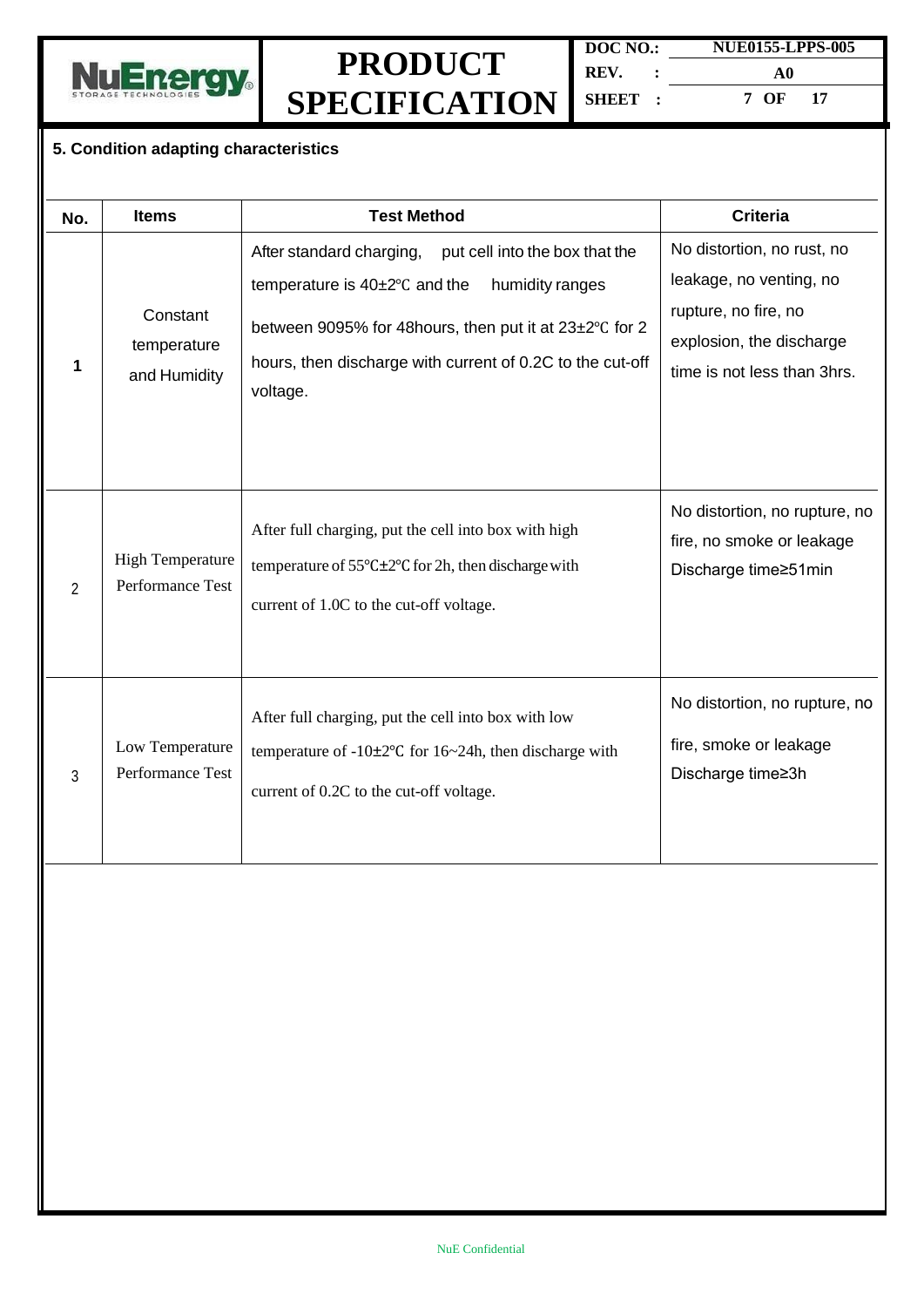

| DOC NO. |  | <b>NUE0155-LPPS-005</b> |     |  |
|---------|--|-------------------------|-----|--|
| REV.    |  | A0                      |     |  |
| SHEET:  |  | 8 OF                    | -17 |  |

#### **6. Cell safety performance**

| No.            | <b>Items</b>                             | <b>Test Method</b>                                                                                                                                                                                                                       | <b>Criteria</b>           |
|----------------|------------------------------------------|------------------------------------------------------------------------------------------------------------------------------------------------------------------------------------------------------------------------------------------|---------------------------|
| 1              | Cell<br>Overcharge                       | After discharge to limit voltage, charged at constant current<br>of 3C and constant voltage of 4.6V, while voltage reaches to<br>the max, if charging continued over 7 hours or temperature<br>is 20% less than the top, close the test. | No explosion and no fire. |
| $\overline{2}$ | External<br>Short-circuit<br><b>Test</b> | Cell terminals are short-circuited to discharged state less<br>than 0.1V or longer time with a resistance of $50 \text{m}\Omega$ or less.<br>Tests are to be conducted at room temperature.                                              | No explosion and no fire. |
| $\mathbf{3}$   | Over-<br>Discharge<br><b>Test</b>        | Cell is discharged at a current of 1C rate for 2.5 hours. (If<br>current stops by safety or passive circuit on the battery, test<br>is finished).                                                                                        | No explosion and no fire. |
| 4              | <b>Crush Test</b>                        | Crush between two flat plates. Applied force is about 13kN.                                                                                                                                                                              | No explosion and no fire. |
| 5              | <b>Impact Test</b>                       | Impact between bar (15.8mm diameter) and 9.1Kg falling<br>material (at a height of 6.1cm). Bar is laid across the center<br>of the test sample.                                                                                          | No explosion and no fire. |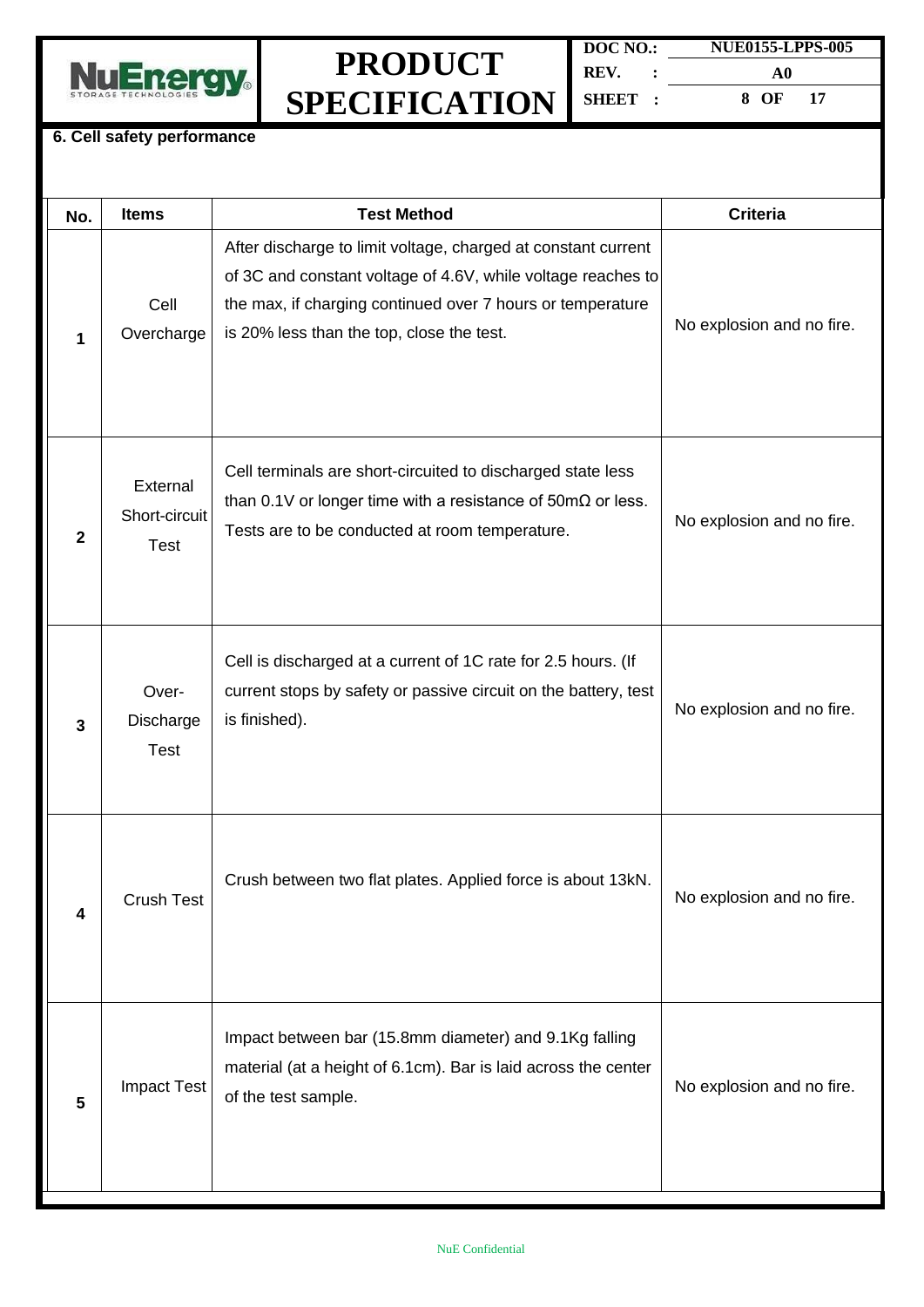|                |                      |                                                                                                                                                                                                                           | <b>PRODUCT</b><br><b>SPECIFICATION</b>                                                                                                                                                                                                                                                               | DOC NO.:<br>REV.<br>SHEET : | <b>NUE0155-LPPS-005</b><br>${\bf A0}$<br>OF<br>9<br>17 |
|----------------|----------------------|---------------------------------------------------------------------------------------------------------------------------------------------------------------------------------------------------------------------------|------------------------------------------------------------------------------------------------------------------------------------------------------------------------------------------------------------------------------------------------------------------------------------------------------|-----------------------------|--------------------------------------------------------|
| 6              | <b>Drop</b>          | After standard charging, the cell is to be dropped from a<br>height of 1.2 meter onto a thickness of 20mm board, dropped<br>once in the positive and negative directions of three mutually<br>perpendicular X, Y, Z axes. |                                                                                                                                                                                                                                                                                                      |                             | No leakage, no smoke,<br>no fire, no explosion.        |
| $\overline{7}$ | <b>Vibration Tes</b> |                                                                                                                                                                                                                           | Fixed the fully charged cell to vibration table and subjected<br>to vibration cycling that the frequency is to be varied at the<br>rate of 1Hz per minute between 10Hz and 55Hz, the<br>excursion of the vibration is 0.8mm. The cell shall be<br>vibrated for 90 ~100 minutes per axis of XYZ axes. |                             | No explosion, no fire, no<br>leakage.                  |
| 8              | Heating              |                                                                                                                                                                                                                           | After standard charging, put cell in the baking oven and<br>start, the temperature of the oven is to be raised at a rate of<br>5±2°C per minute to a temperature of 130±2°C, remain for<br>30 minutes at that temperature.                                                                           |                             | No explosion and no fire.                              |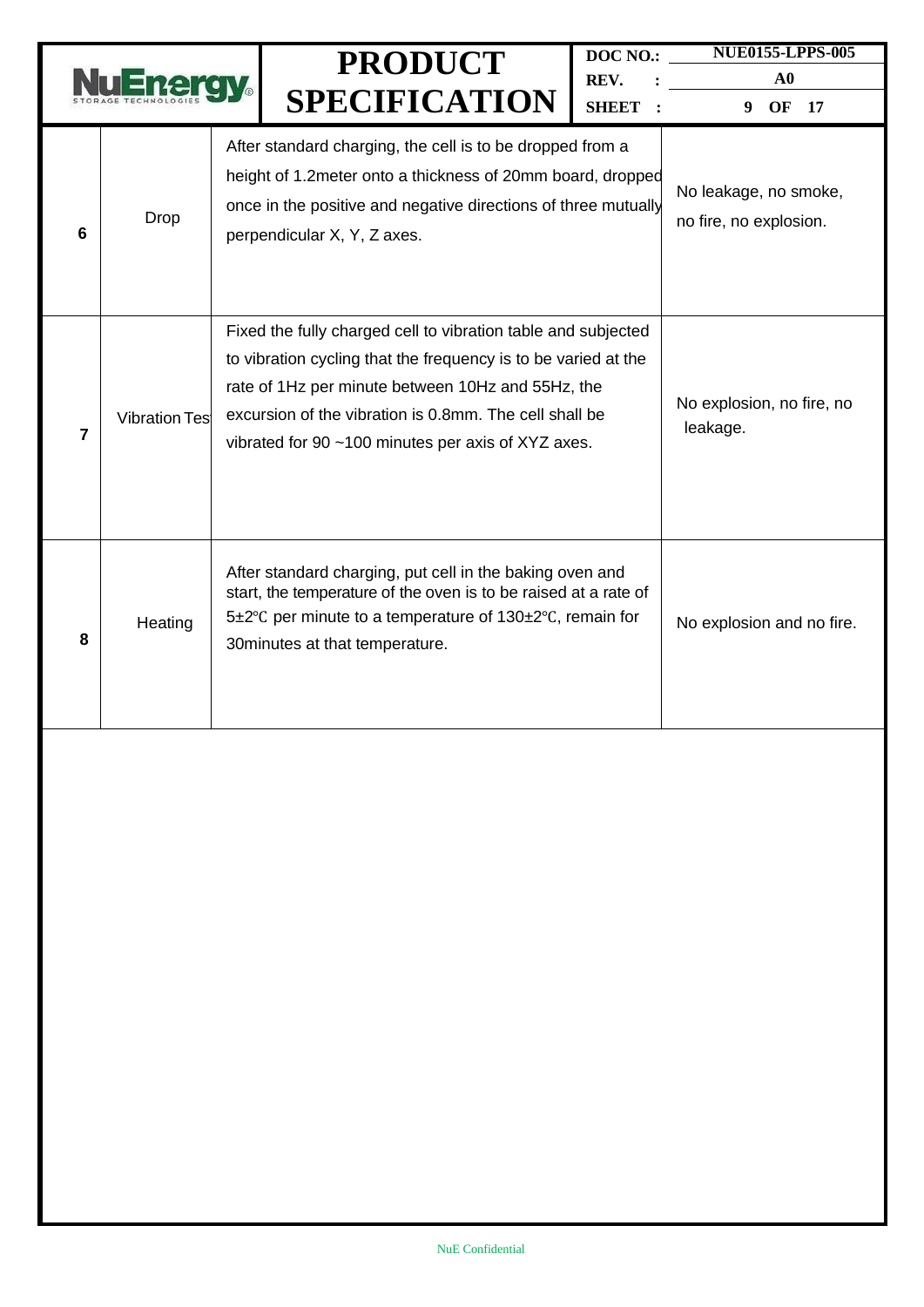

| DOC NO. | <b>NUE0155-LPPS-005</b> |  |
|---------|-------------------------|--|
| REV.    | A0                      |  |
| SHEET:  | 10 OF 17                |  |

#### **7. Battery safety performance**

| 1 | Overcharge<br>protection        | After battery charge finished, then charge the battery for 8<br>hours with a power which can provide 2 times more than<br>nominal voltage and 2C <sub>5</sub> A current.                                                                                | No fire, no explosion. The<br>electrical properties of<br>normal.                           |
|---|---------------------------------|---------------------------------------------------------------------------------------------------------------------------------------------------------------------------------------------------------------------------------------------------------|---------------------------------------------------------------------------------------------|
| 2 | Over<br>discharge<br>protection | After the battery is fully charged, discharge at $20\pm5^{\circ}$ C<br>conditions with 0.2C <sub>5</sub> A until the battery voltage drops to the<br>over discharge voltage, then discharge with a $30\Omega$ resister for<br>24 hours.                 | No fire, no explosion. The<br>electrical properties of<br>normal.                           |
| 3 | Short<br>protection             | After standard charging, connect the positive and negative<br>terminals of the cell with copper wire having a maximum<br>resistance load of 0.1 $\Omega$ at room temperature, the test is<br>discontinued when the surface temperature lower than 10°C. | The battery shall no<br>rupture, smoke, catch fire,<br>or leakage.<br>Battery Voltage ≥3.6V |

#### **8. Others**

Any matters that this specification doesn't cover should be conferred between the customer and NuE.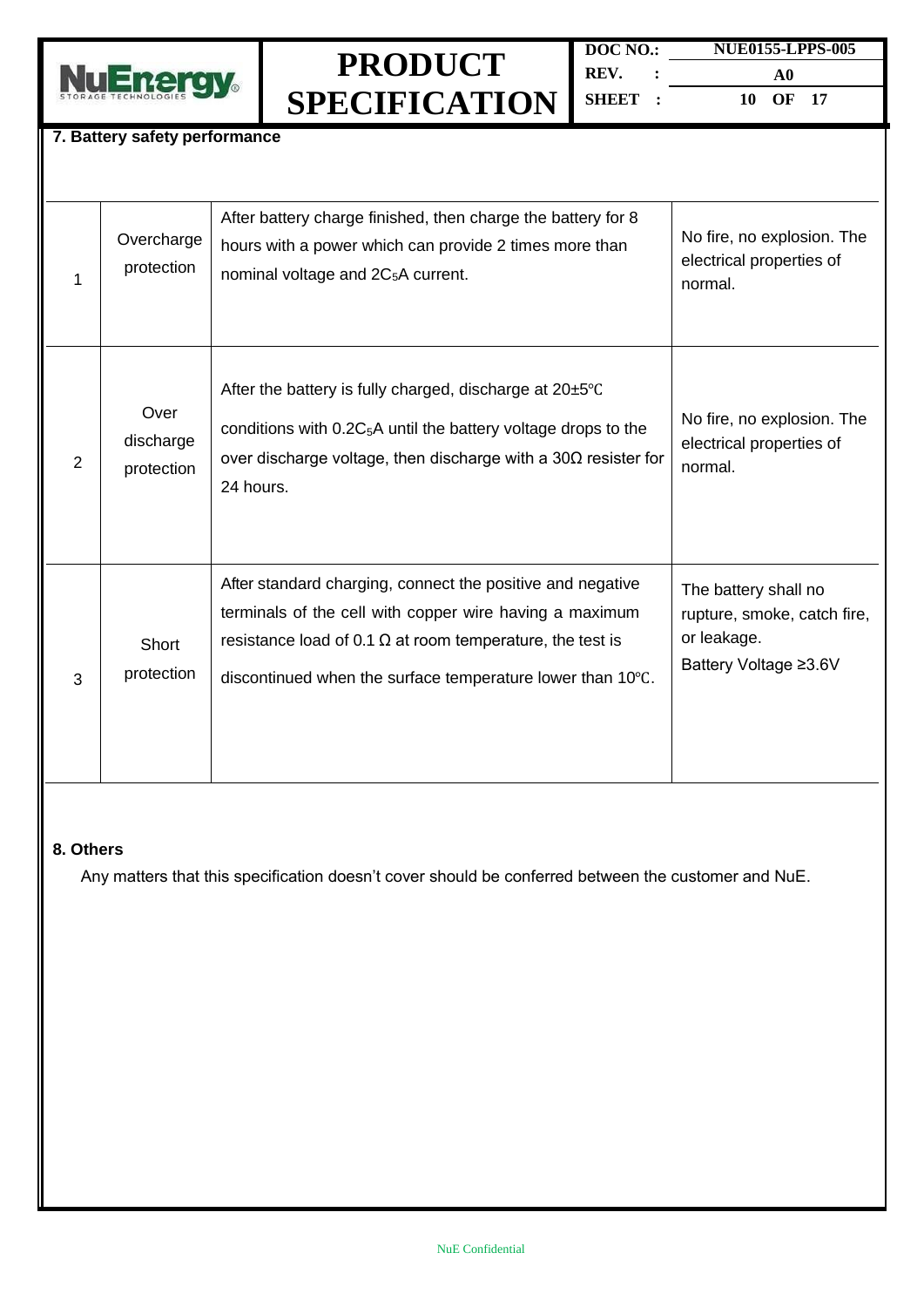

#### **9. Testing requirements**

- 1. Battery testenvironment
	- Temperature: 23±2℃

Relative humidity: 60± 20% RH

Atmospheric pressure: 86106 KPa

#### 2. Measuring instrumentationrequirements

Voltage instrumentation requirements: Measuring the voltage meter accuracy no less than 0.5 magnitude Current instrumentation requirements: Measuring the current meter accuracy no less than 0.5 magnitude Time instrumentation requirements: Measuring the time meter accuracy no less than 0.1%

Temperature instrumentation requirements: Measuring the temperature meter accuracy no less than

0.5 ℃

Impedance instrumentation requirements: Measuring impedance should by sinusoidal alternating (1 KHZ) test

#### **10. Electrical Characteristics**

- 1. Battery charge/discharge
	- 1. Full charged definition

With charging voltage 4.2V, current 0.2C continued to charge the battery pack, when charging current drops to 0.02C charging is terminated, shall be full charged.

2. Full discharged definition Standard discharge current 0.2 C for continuous discharge, when the voltage drops to discharge cut-off voltage 3.0V discharge is terminated, shall be full discharged.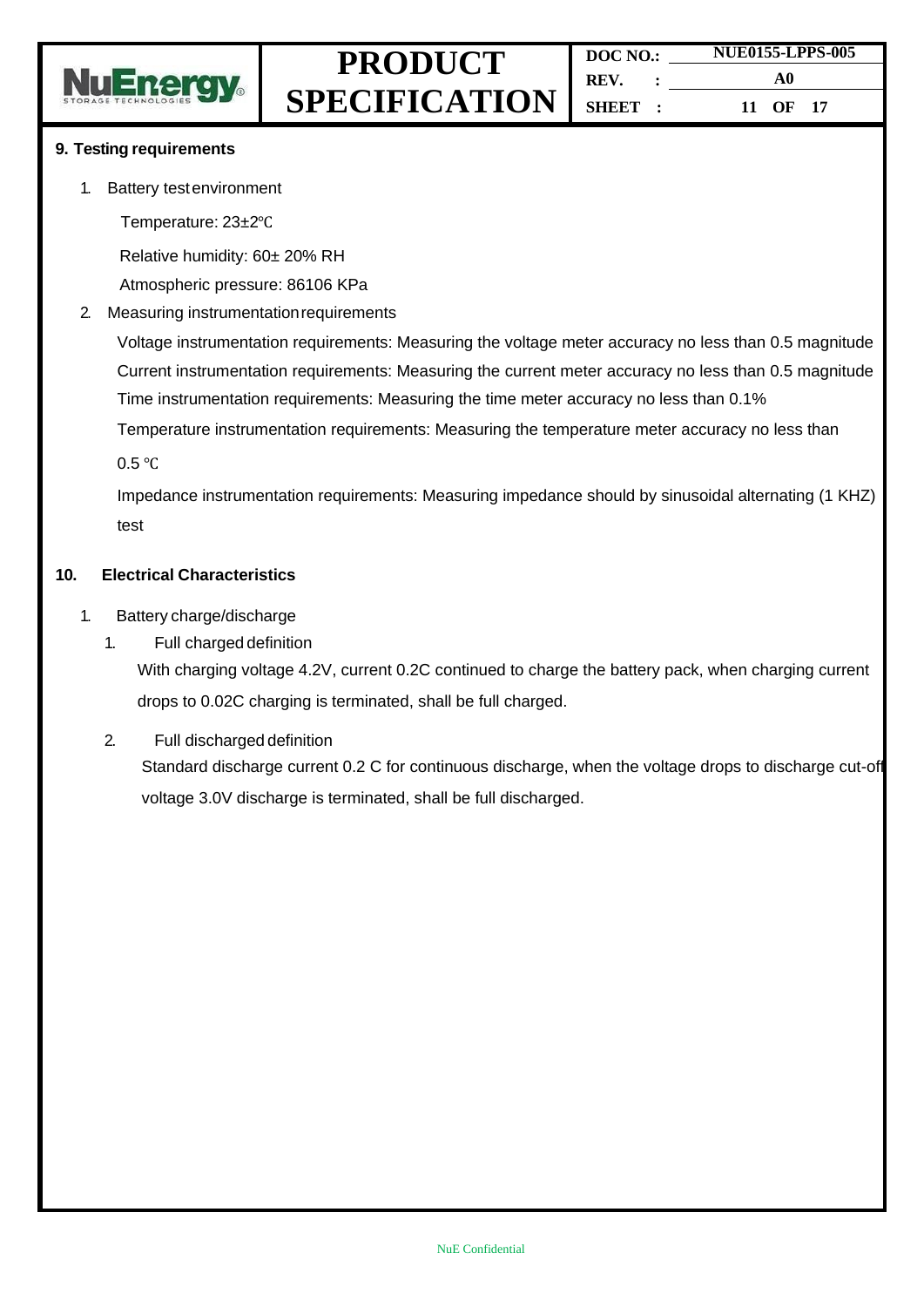

#### **11.** Cell

#### 1. Performance parameters

| No.            | Project               |   | Specification  | <b>Remarks</b>                        |           |       |
|----------------|-----------------------|---|----------------|---------------------------------------|-----------|-------|
| 1              | Cell minimum capacity |   | 220mAh         | 0.2C discharge                        |           |       |
| $\overline{2}$ | Initial Impedance     |   | ≤160mΩ         | 1kHz AC Impedance                     |           |       |
| 3              | Nominal voltage       |   | 3.7V           |                                       |           |       |
|                |                       | т | 5.0mmMax       | <b>Thickness</b>                      |           |       |
|                | <b>Dimensions</b>     |   |                | W                                     | 20.5mmMax | Width |
| 4              |                       |   | 25.5mmMax      | Cell length not including Tab sealant |           |       |
|                |                       | Α | $9.5\pm1.5$ mm | Distance of tab center                |           |       |
|                |                       | B | $2.0 + 0.2$ mm | Tab width                             |           |       |

#### 2. Cell outline drawing

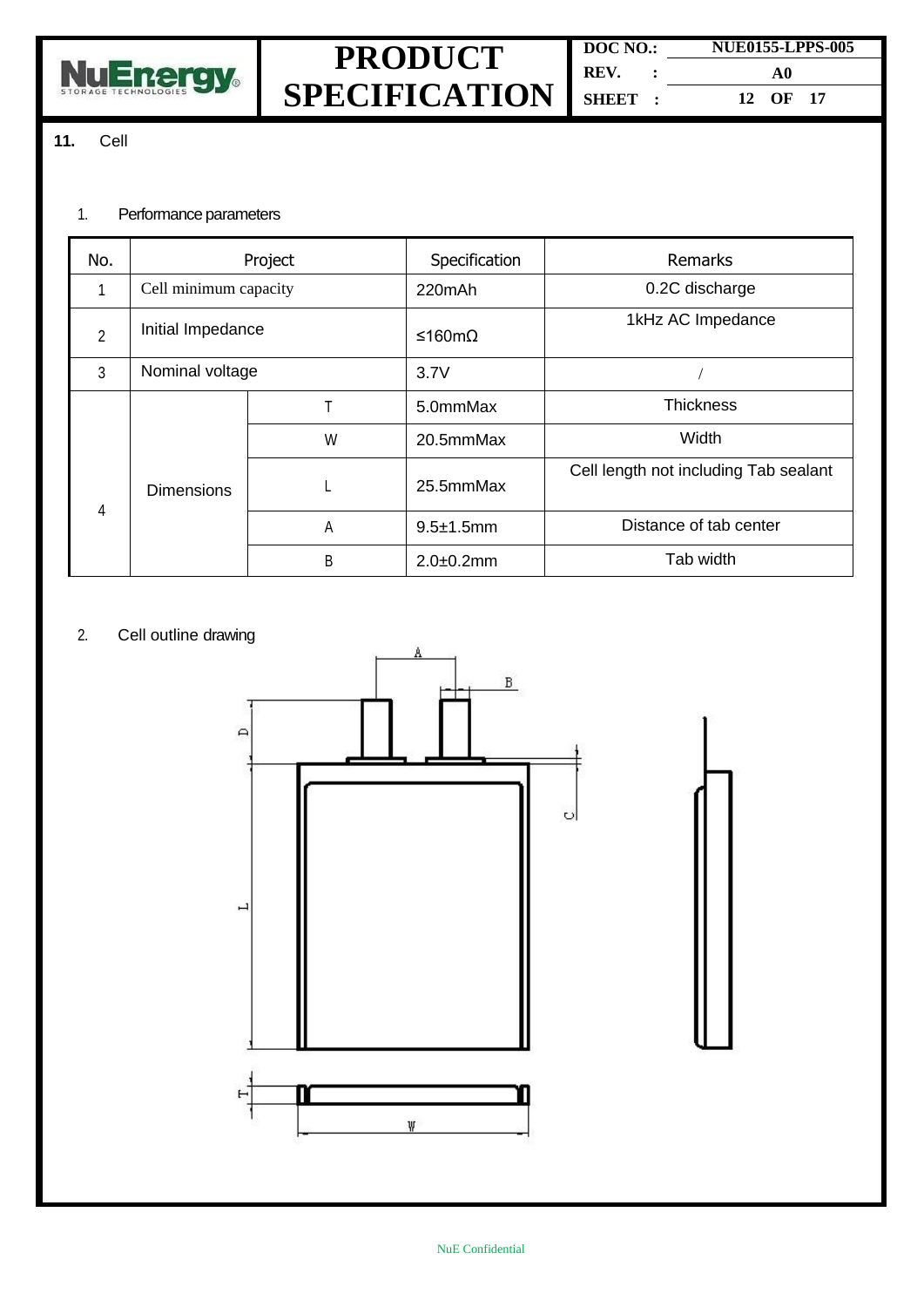

**DOC NO.: REV. : SHEET : NUE0155-LPPS-005 A0 13 OF 17**

### **12. Electric Protect Features**

| Item                      | Symbol                    | Content                                 | Criterion                        |
|---------------------------|---------------------------|-----------------------------------------|----------------------------------|
|                           | V <sub>DET1</sub>         | Over charge detection voltage           | 4.28±0.05V                       |
| Over charge Protection    | tV <sub>DET1</sub>        | Over charge detection delay time        | 200msMAX                         |
|                           | V <sub>REL1</sub>         | Over charge release voltage             | 4.10V±0.1V                       |
|                           | V <sub>DET2</sub>         | Over discharge detection voltage        | $3.0 + 0.10V$                    |
| Over discharge protection | tV <sub>DET2</sub>        | Over discharge detection delay time     | 100msMAX                         |
|                           | V <sub>REL2</sub>         | Over discharge release voltage          | 3.0V±0.1V                        |
|                           | V <sub>DET3</sub>         | Over current detection voltage          | 80mV±30mV                        |
| Over current protection   | $I_{DP}$                  | Over current detection current          | MIN1.2A; MAX3.0A                 |
|                           | tV <sub>DET3</sub>        | Detection delay time                    | 20msMAX                          |
|                           |                           | Release condition                       | Cut load                         |
|                           |                           | Detection condition                     | <b>Exterior short circuit</b>    |
| Short protection          | <b>T</b> <sub>SHORT</sub> | Detection delay time                    | 1msMAX                           |
|                           |                           | Release condition                       | Cut short circuit                |
| Interior resistance       | R <sub>DS</sub>           | Main loop electrify resistance          | $V_c = 4.2VR_{DS} \le 70m\Omega$ |
| Current consumption       | <b>I</b> <sub>DD</sub>    | Current consumes in normal<br>operation | 3.0µA Type; 7.0µA Max            |
| 0V Prohibition/allowance  |                           | allowance                               |                                  |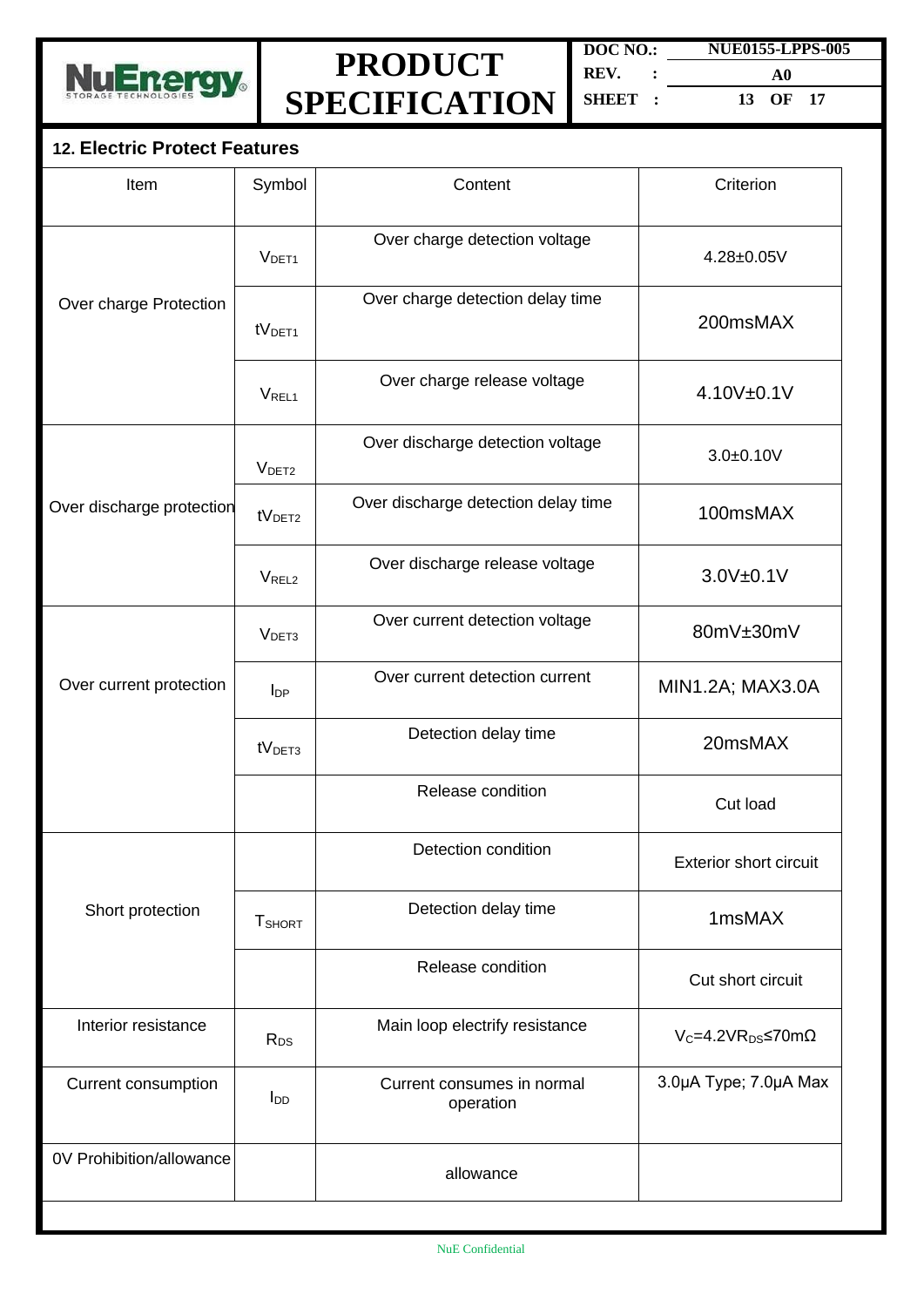

**DOC NO.: REV. : SHEET : NUE0155-LPPS-005 A0 14 OF 17**

#### **13. Schematic circuit diagram**



### **14. PCB Parts List BOM**

| Item           | Part Name      | Description         | QTY              | Footprint | Supplier            | Remark |
|----------------|----------------|---------------------|------------------|-----------|---------------------|--------|
|                | U <sub>1</sub> | S-8261DAA-M6T1<br>U | 1 <sub>pcs</sub> | SOT-23-6  | <b>SEIKO</b>        |        |
| $\overline{2}$ | Q1             | 8205A               | 1 <sub>pcs</sub> | TSSOP-8   | MT                  |        |
| 3              | R <sub>1</sub> | 470±5%              | 1 <sub>pcs</sub> | 0402      | Any approved vendor |        |
| $\overline{4}$ | R <sub>2</sub> | 2K±5%               | 1 <sub>pcs</sub> | 0402      | Any approved vendor |        |
| 5              | C <sub>1</sub> | 0.1uF±10% 25V       | 1 <sub>pcs</sub> | 0402      | Any approved vendor |        |
| 6              | N              | <b>NTC</b>          | 1 <sub>pcs</sub> | 10K±1%    | Any approved vendor |        |
| 7              | <b>PCB</b>     | PCB1640-11          | 1 <sub>pcs</sub> |           | Any approved vendor |        |

### **15. PCB Layout PCB**

Top Layer



Bottom Layer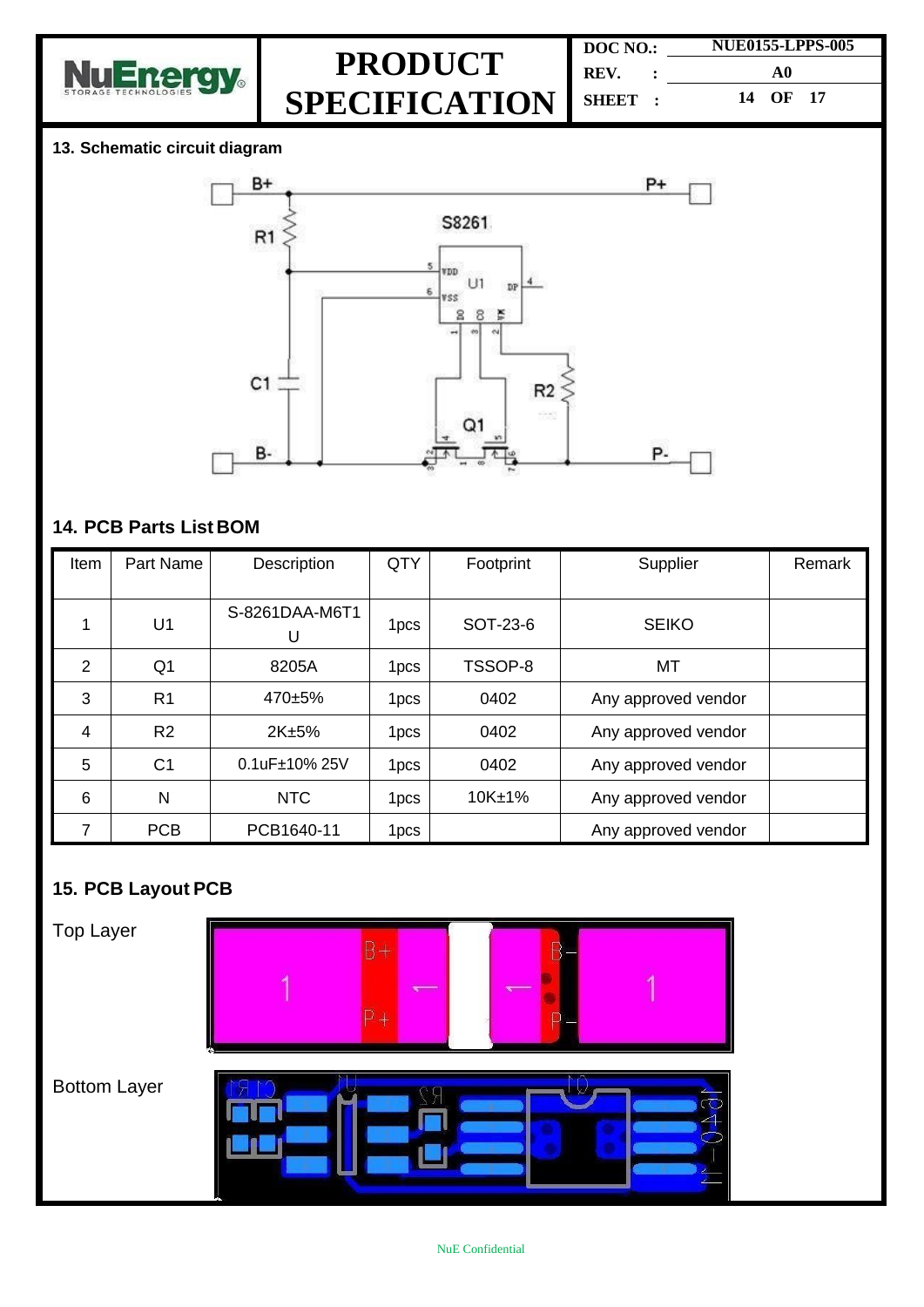

| DOC NO.:              |  | <b>NUE0155-LPPS-005</b> |  |  |
|-----------------------|--|-------------------------|--|--|
| REV.<br>$\sim$ $\sim$ |  | A0                      |  |  |
| SHEET :               |  | 15 OF 17                |  |  |

### **15. Packaging**

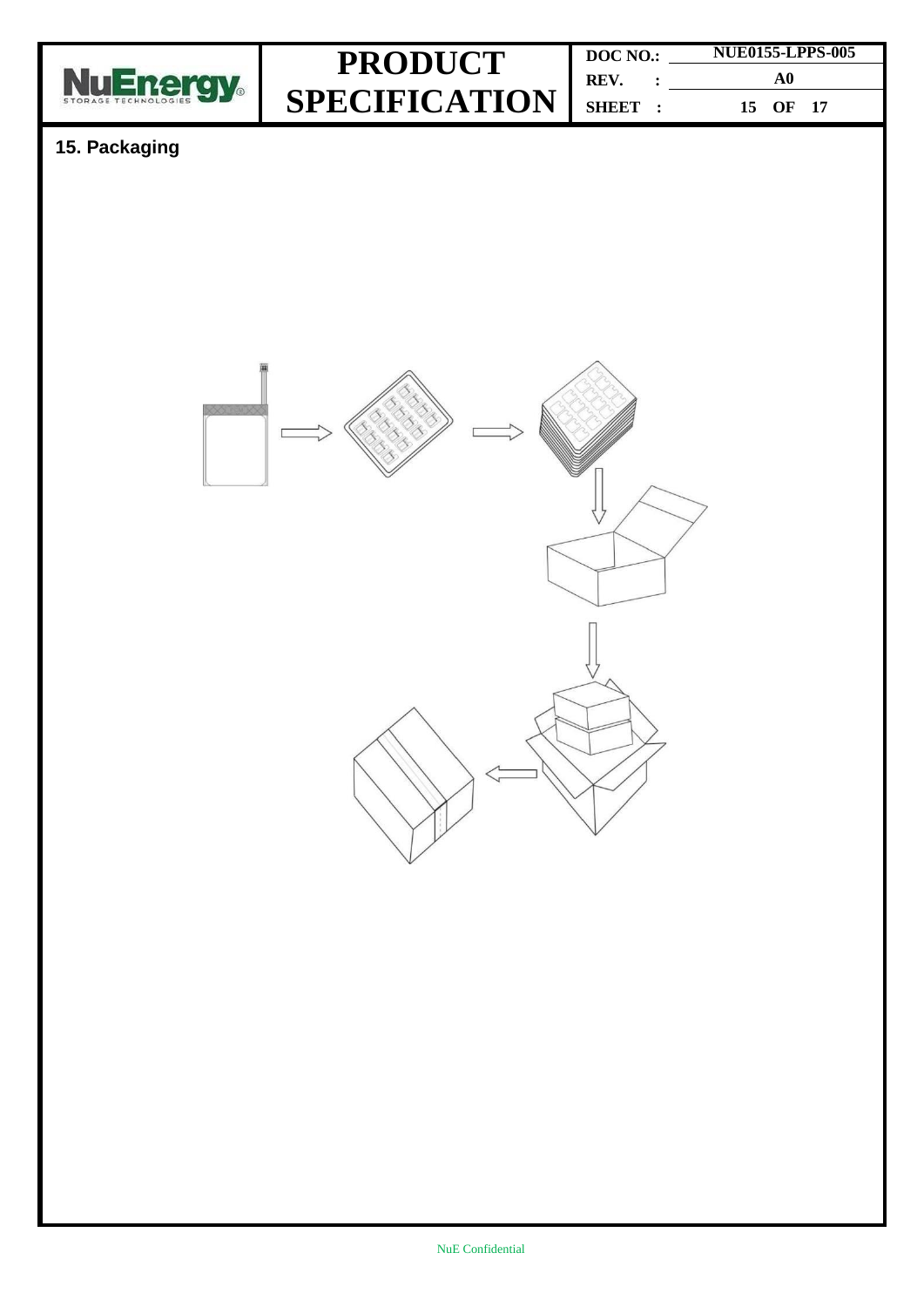

#### **16. Battery Precautions and Safety Instructions**

Please be sure to take to comply with the specifications and the following precautions to use with batteries, if any incidents occur due to not following the specification parameters, and maintenance conditions, NuEnergy Storage Technologies will not accept anyresponsibility. Limited Warranty Period is 1 year from date of

- manufacture.
- Maintenance: Please use 0.5C charge current to charge up battery to 60% SOC every 3-6 months to prevent over discharge and degradation while in storage. Every 12 months a full cycle shall be performed to prevent degradation.
- Before Use the battery, carefully read the instruction manual and battery labels.
- Needto usetheoriginalbattery charger andshould beplacedinadry ventilatedplace.
- Such as long-term when not in use, the battery charger to charge state half full, remove the battery from the device and separated, to avoid metal contact with the battery, causing short-circuit or damage to the phenomenon.
- Inuse orduring storage, battery found there has been high fever, leakage, odor, distortion andother anomalies, please stop using it immediately and stay away from the battery.
- Donot short-circuitthebattery positive andnegative, andcareful nottoallowthe battery tomoisture, toavoid danger.
- When using keep away from heat, High pressure environments, and donot beat, hit the battery.
- Battery end of life should be immediately removed from the equipment, please properly handle security of spent batteries, do notput intofireor water.